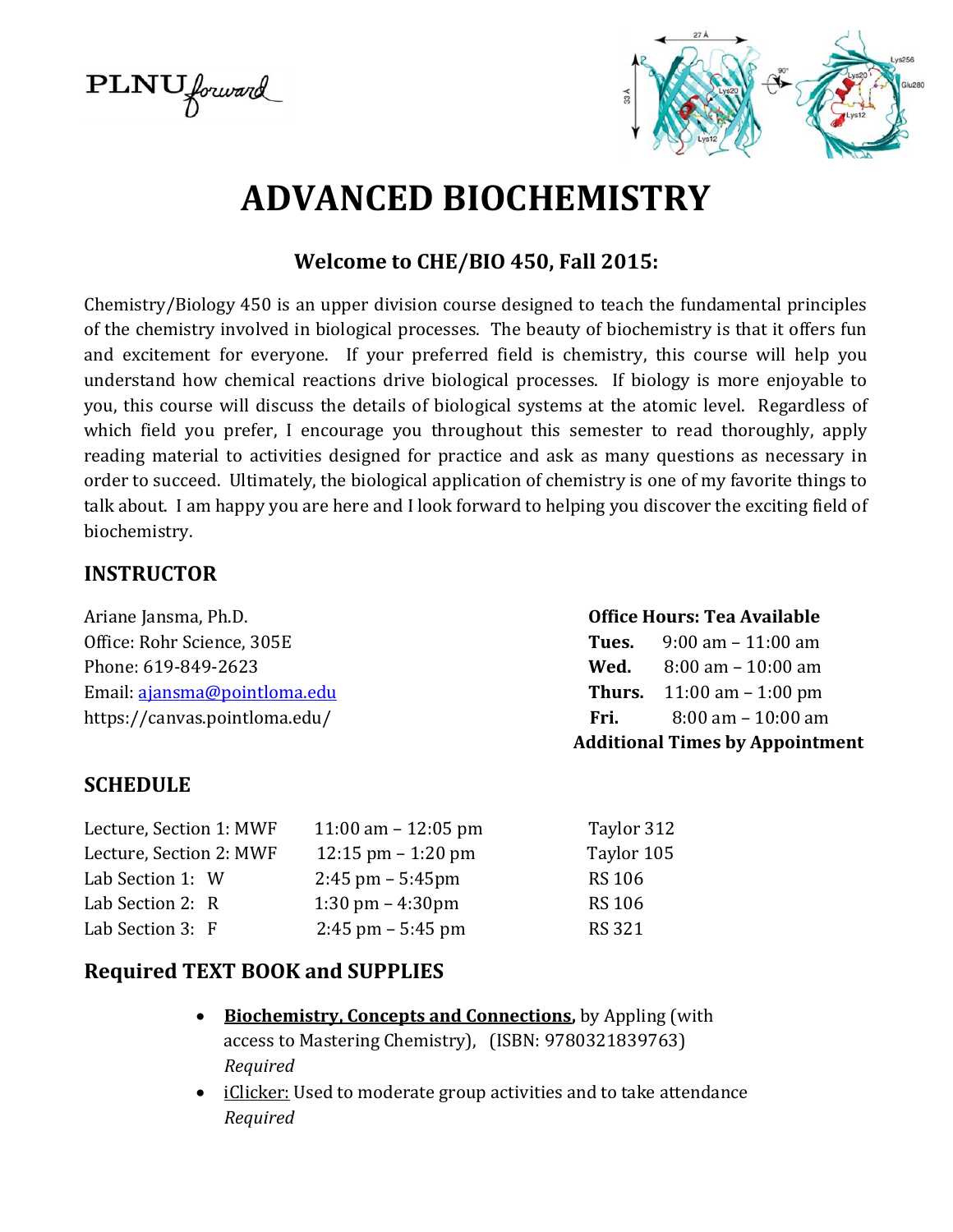#### **Recommended SUPPLIES**

- Lap top computer we will be working in teams throughout the semester using the protein visualization software pymol
	- o Please discuss with your team to ensure there is one lap top per team for every class
- Pymol Software
	- o You will receive a tutorial the first week of class to help you install the student version of Pymol (free) on your personal computers

### **COURSE GOALS and LEARNING OBJECTIVES**

At the end of the course, you will be able to:

- Recognize the structures of the 20 amino acids
- Apply specific properties of these amino acids to protein folding and activity
- Identify and evaluate enzymatic active sites based on appropriate chemical reactivity
- Apply specific chemical reactions to the processes of metabolism
- Recognize how and when cells must degrade specific proteins
- Outline defining mechanisms and lifecycles of several representative viruses

#### **ATTENDANCE**

History has shown that class attendance is necessary for success in this course. We will spend time in class discussing the material and applying this information to questions which will be covered in the exams. It is definitely in your best interest to attend class. Regular class attendance and participation is therefore required and will be monitored. Prior instructor notification via email is necessary for an absence to be excused. Missed assignments can only be made up for full credit for excused absences and students are responsible for all assignments and material covered.

#### **EXAMS**

Exams will be held during the lab sections. You may choose which lab section to attend for the exam, based on what works best for your schedule. Exams during lab time serve two purposes. First, this provides sufficient time to use the lecture corresponding to an exam day as a review session. Second, because this course covers such an extensive amount of material, this will provide sufficient time to allow 2 hours to complete the exam.

#### **EVALUATION**

The activities described above will contribute to your total course grade according to the following:

|  | 30% |
|--|-----|
|  | 10% |
|  | 20% |
|  | 20% |
|  | 20% |
|  |     |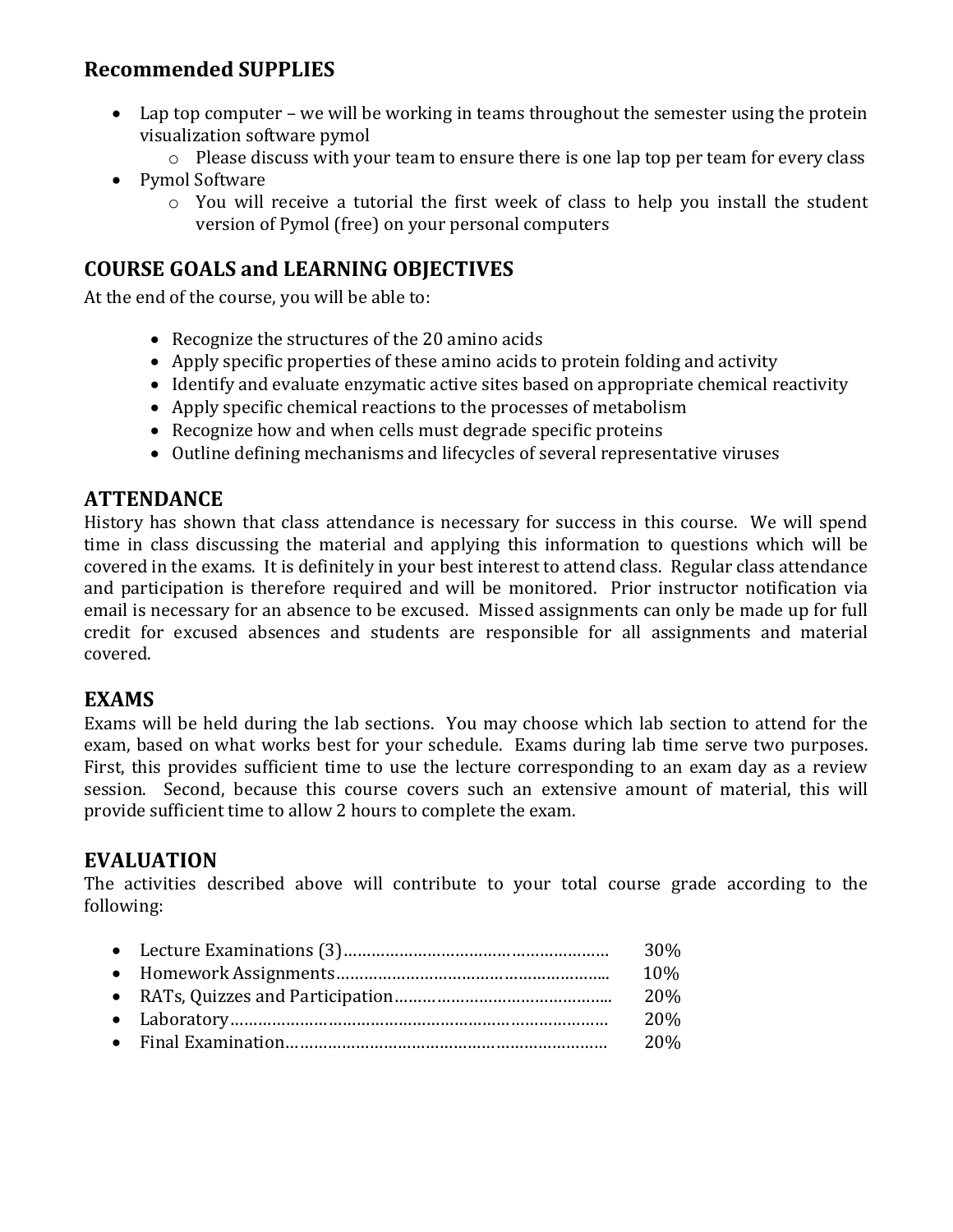#### **GRADES**

Letter grades will be assigned at the end of the course based on your percentage of total possible points, according to the following scale:

|                       | $A\,93-100\%$        | $A - 90 - 92.9\%$ |
|-----------------------|----------------------|-------------------|
| $B^+$ 87 – 89.9 %     | <b>B</b> 83 – 86.9 % | $B.80 - 82.9$ %   |
| $C^+$ 77 – 79.9 %     | $C$ 73 – 76.9 %      | $C: 70 - 72.9\%$  |
| $D^*$ 67 – 69.9 %     | <b>D</b> 63 – 66.9 % | $D+60-62.9\%$     |
| $\mathbf{F}$ < 59.9 % |                      |                   |

#### **ACADEMIC DISHONESTY**

Students should demonstrate academic honesty by doing original work and by giving appropriate credit to the ideas of others. As stated in the university catalog, "Academic dishonesty is the act of presenting information, ideas, and/or concepts as one's own when in reality they are the results of another person's creativity and effort. Such acts include plagiarism, copying of class assignments, and copying or other fraudulent behavior on examinations. A faculty member who believes a situation involving academic dishonesty has been detected may assign a failing grade for a) that particular assignment or examination, and/or b) the course." See [Academic Policies](http://www.pointloma.edu/experience/academics/catalogs/undergraduate-catalog/point-loma-education/academic-policies) in the undergrad student catalog.

#### **ACADEMIC ACCOMMODATION**

While all students are expected to meet the minimum academic standards for completion of this course as established by the instructor, students with disabilities may require academic accommodations. At Point Loma Nazarene University, students requesting academic accommodations must file documentation with the Disability Resource Center (DRC), located in the Bond Academic Center. Once the student files documentation, the Disability Resource Center will contact the student's instructors and provide written recommendations for reasonable and appropriate accommodations to meet the individual learning needs of the student.

This policy assists the University in its commitment to full compliance with Section 504 of the Rehabilitation Act of 1973, the Americans with Disabilities (ADA) Act of 1990, and ADA Amendments Act of 2008, all of which prohibit discrimination against students with disabilities and guarantees all qualified students equal access to and benefits of PLNU programs and activities.

#### **FERPA POLICY**

In compliance with federal law, neither PLNU student ID nor social security number should be used in publically posted grades or returned sets of assignments without student written permission. This class will meet the federal requirements by (each faculty member choose one strategy to use: distributing all grades and papers individually; requesting and filing written student permission; or assigning each student a unique class ID number not identifiable on the alphabetic roster.). Also in compliance with FERPA, you will be the only person given information about your progress in this class unless you have designated others to receive it in the "Information Release" section of the student portal. See Policy Statements in the undergrad student catalog.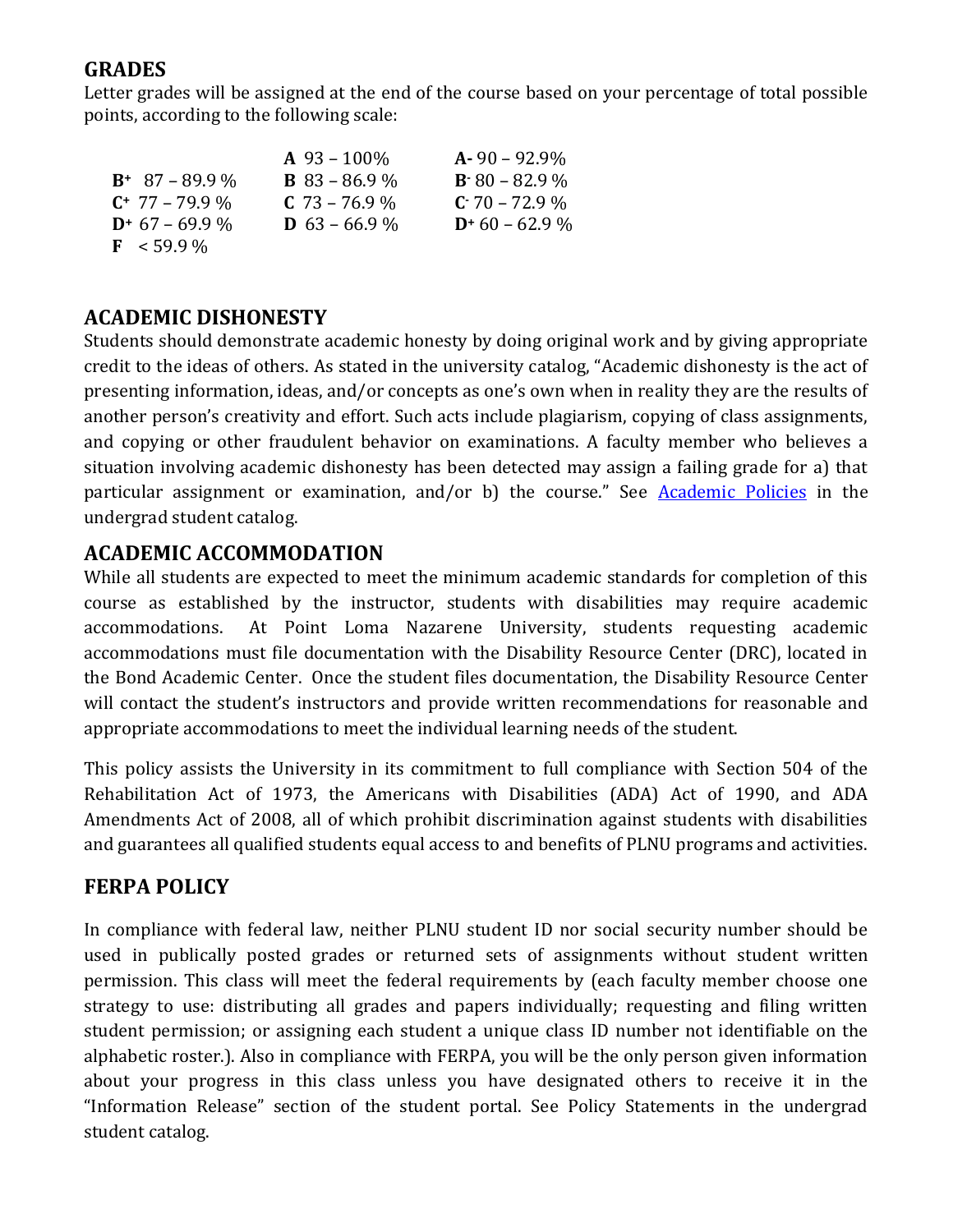## **CHE/BIO 450 TENTATIVE CLASS SCHEDULE**

| <b>WEEK</b> | <b>DATE</b> | <b>LECTURE TOPICS</b>                                                          | <b>CHAPTERS</b>          | <b>LAB</b>                                                        |
|-------------|-------------|--------------------------------------------------------------------------------|--------------------------|-------------------------------------------------------------------|
| Week 1      | Tues 09/01  | Welcome to Biochemistry<br><b>Pymol Homework Assigned</b>                      | //////////////////////// | <b>NO LAB</b>                                                     |
|             | Wed 09/02   | <b>Introduction to Chapters 2 and 3</b>                                        | Homework<br>Reading      |                                                                   |
|             | Fri 09/04   | <b>Chapter 5: Primary Structure</b>                                            | 5.1                      |                                                                   |
| Week 2      | Mon 09/07   | <b>LABOR DAY - No Class</b>                                                    |                          | Acid/Base<br>amino acids                                          |
|             | Wed 09/09   | <b>Chapter 5: Primary Structure</b><br>Pymol assignment due by 5pm             | $5.2 - 5.3$              |                                                                   |
|             | Fri 09/11   | <b>Chapter 6: 3-D Protein Structure</b><br>Chapter 2 and 3 Homework due by 5pm | $6.1 - 6.3$              |                                                                   |
|             | Mon $09/14$ | <b>Amino Acid Quiz</b><br><b>Chapter 6: 3-D Protein Structure</b>              | $6.4 - 6.7$              | $\beta$ -Galactosidase                                            |
| Week 3      | Wed 09/16   | <b>Chapter 7: Protein Function</b>                                             | $7.8 - 7.10$             | Part 1                                                            |
|             | Fri 09/18   | <b>Chapter 7: Protein Function</b>                                             | $7.9 - 7.12$             |                                                                   |
|             | Mon 09/21   | <b>Chapter 7: Protein Function</b>                                             | $7.13 - 7.15$            | Exam 1                                                            |
| Week 4      | Wed 09/23   | Review Session, Chap 2, 3, 5, 7                                                | //////////////////////// | Chap 2/3, 5, 6,<br>and 7                                          |
|             | Fri 09/25   | <b>Chapter 8: Enzymes</b>                                                      | $8.1 - 8.3$              |                                                                   |
|             | Mon 09/28   | <b>Chapter 8: Enzymes</b>                                                      | $8.4 - 8.6$              | $\beta$ -Galactosidase<br>Part 2<br>Lab Report 1<br>Due 9/19, 5pm |
| Week 5      | Wed 09/30   | <b>Chapter 8: Enzymes</b>                                                      | $8.7 - 8.9$              |                                                                   |
|             | Fri 10/02   | <b>Chapter 10: Membranes and Cell</b><br>Transport                             | $10.4 - 10.4$            |                                                                   |
|             | Mon 10/05   | Quiz 2, Enzymes<br><b>Chapter 11: Metabolism</b>                               | $11.1 - 11.3$            | $\beta$ -Galactosidase<br>Part 3                                  |
| Week 6      | Wed 10/07   | <b>Chapter 11: Metabolism</b>                                                  | $11.4 - 11.5$            |                                                                   |
|             | Fri 10/09   | <b>Chapter 12: Glycolysis</b>                                                  | $12.1 - 12.4$            |                                                                   |
|             | Mon 10/12   | <b>Chapter 12: Glycolysis</b>                                                  | $12.5 - 12.6$            |                                                                   |
| Week 7      | Wed 10/14   | <b>Review Session, Chap 8, 10, 11, 12</b>                                      | //////////////////////// | Exam 2<br>Chap 9, 10, 11,<br>12                                   |
|             | Fri 10/16   | <b>Chapter 12:</b> Glycogen metabolism<br>(Dr. Koudelka)                       | $12.7 - 12.8$            |                                                                   |
| Week 8      | Mon 10/18   | Chapter 12: Glycogen metabolism<br>(Dr. Koudelka)                              | 12.9                     |                                                                   |
|             | Wed 10/21   | <b>Chapter 12:</b> Glycogen metabolism                                         | 12.10                    | <b>NO LAB</b>                                                     |
|             | Fri 10/23   | Fall Break Day - NO CLASS                                                      | //////////////////////// |                                                                   |
| Week 9      | Mon 10/26   | <b>Chapter 13:</b> Citric Acid Cycle                                           | $13.1 - 13.2$            | $\beta$ -Galactosidase<br>Part 4                                  |
|             | Wed 10/28   | <b>Chapter 13: Citric Acid Cycle</b>                                           | $13.3 - 13.5$            |                                                                   |
|             | Fri 10/30   | <b>Chapter 13: Citric Acid Cycle</b>                                           | $13.6 - 13.9$            |                                                                   |